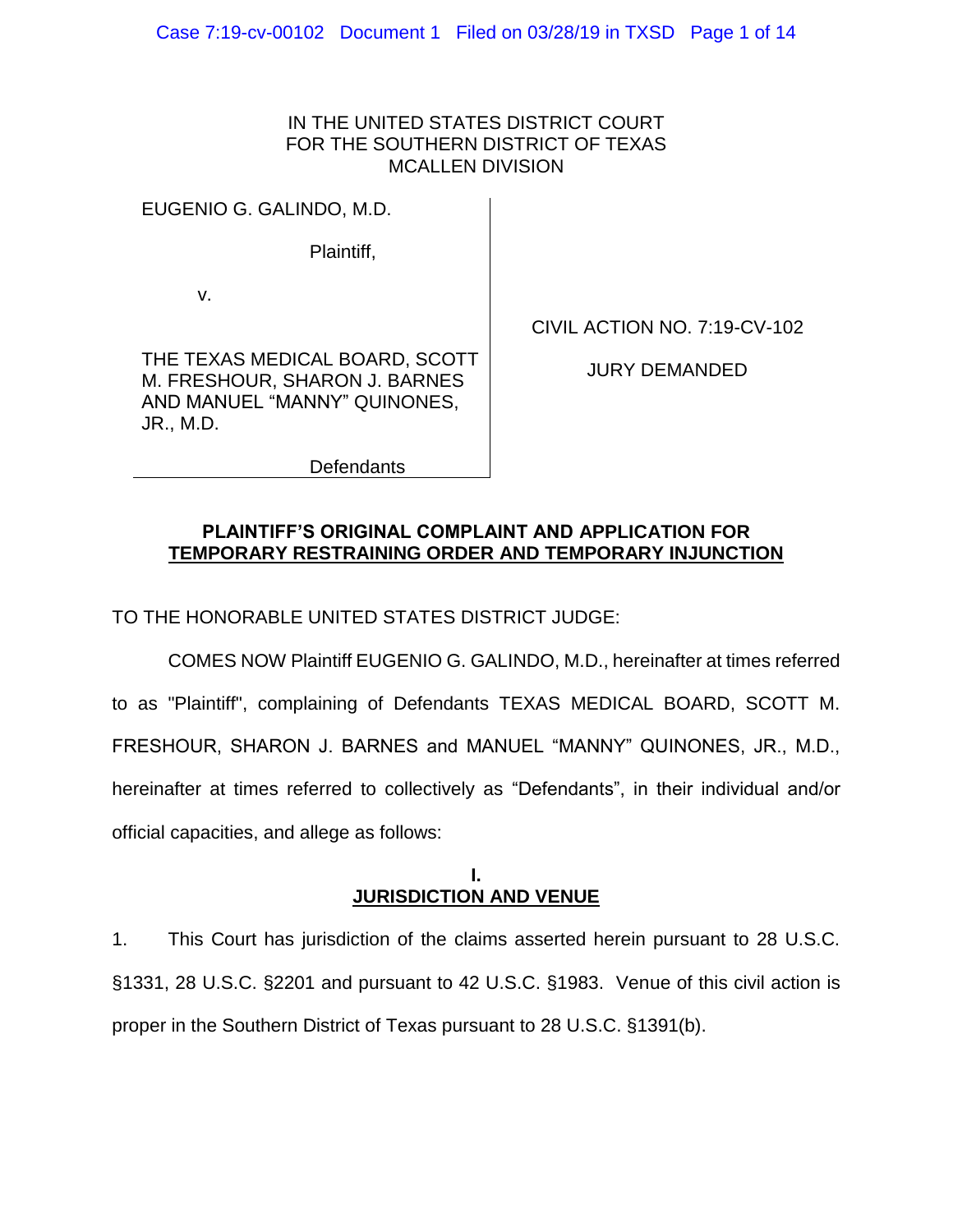## **II. PARTIES**

## *Plaintiff*

2. Plaintiff EUGENIO G. GALINDO, M.D., hereinafter at times referred to as "Plaintiff" or "DR. GALINDO", is a natural person who is a resident of, and works within, the Southern District of Texas.

### *Defendants*

3. Defendant Texas Medical Board, hereinafter at times referred to as "the Texas Medical Board," "the Board" or the "TMB," is an agency of the executive branch of State of Texas with the power to regulate the practice of medicine. Tex. Occ. Code § 152.001. The Texas Medical Board may be served with summons by service upon its executive director, Stephen Brint Carlton, J.D., at the Texas Medical Board, 333 Guadalupe Tower 3, Suite 610, Austin, Texas, 78701.

4. Defendant SHARON J. BARNES, hereinafter at times referred to as "Defendant BARNES," is a natural person who resides within the Southern District of Texas, and was, during all relevant periods of time, a public member of the Texas Medical Board. Ms. BARNES was the Chair during the hearing at issue. Defendant BARNES is being sued in her official and/or her individual capacities, and may be served with summons at her residence, 2511 Platinum Chase Dr., Rosharon, Brazoria County, Texas.

5. Defendant MANUEL "MANNY" QUINONES, JR., M.D., hereinafter at times referred to as "Defendant QUINONES," is a natural person who resides within the Western District of Texas and was, during all relevant periods of time, a physician member of the Texas Medical Board. Defendant QUINONES is being sued in his official and/or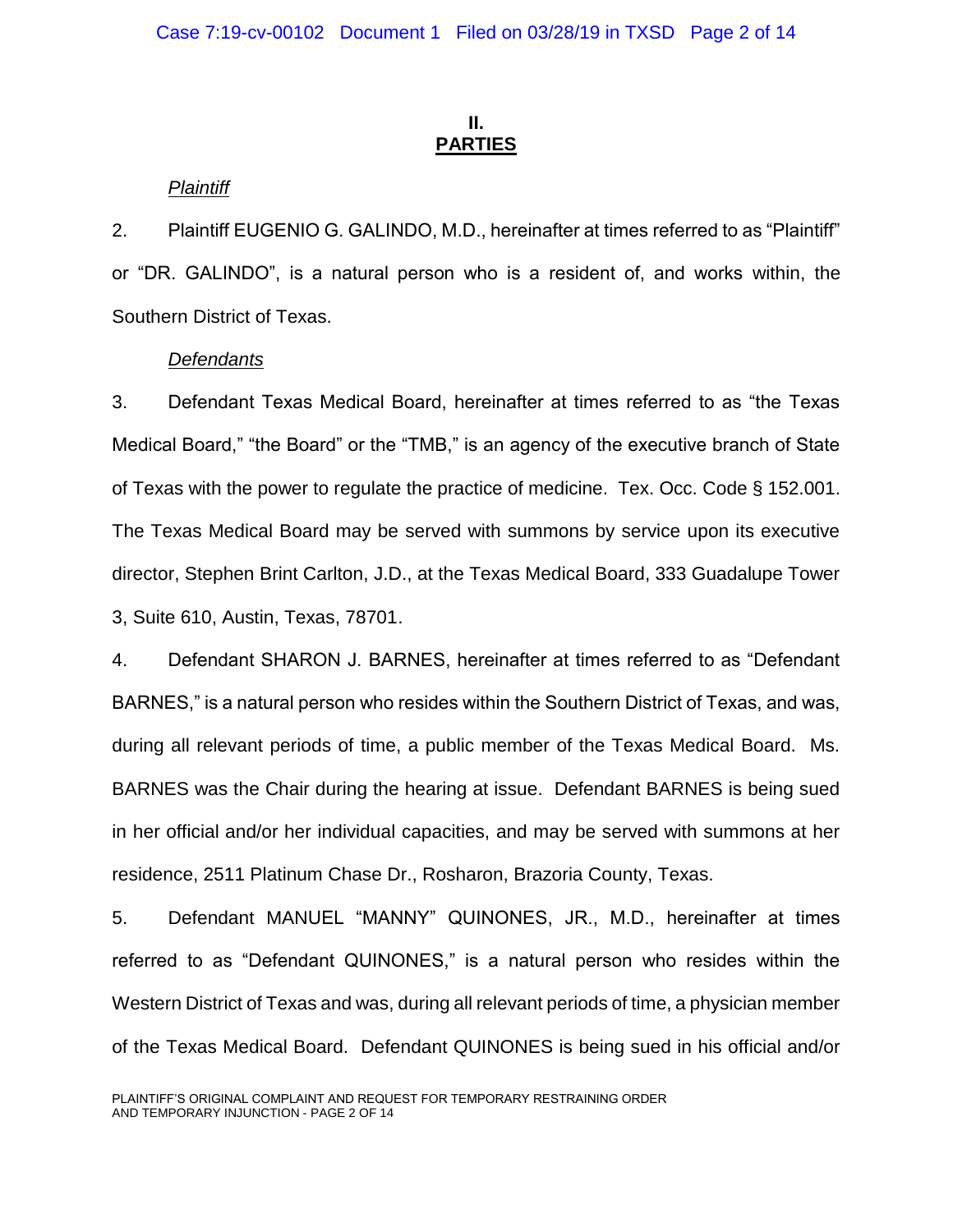#### Case 7:19-cv-00102 Document 1 Filed on 03/28/19 in TXSD Page 3 of 14

his individual capacities, and may be served with summons at the Texas Medical Board, 333 Guadalupe Tower 3, Suite 610, Austin, Texas, 78701.

6. Defendant SCOTT M. FRESHOUR, hereinafter at times referred to as "Defendant FRESHOUR," is a natural person who is a resident of the Western District of Texas and was, during all relevant periods of time, the General Counsel of the Texas Medical Board. Defendant FRESHOUR is being sued in his official and/or his individual capacities, and may be served with summons at the Texas Medical Board, 333 Guadalupe Tower 3, Suite 610, Austin, Texas, 78701.

### **III. FACTUAL BACKGROUND**

7. Plaintiff is, and was at all relevant time periods, a physician in good standing with the Texas Medical Board. Plaintiff has a liberty interest in his reputation, his good name and his chosen profession. Such liberty interest is protected and guaranteed to Plaintiff by the 5<sup>th</sup> and 14<sup>th</sup> Amendments to the United States Constitution. Plaintiff also has a property interest in his medical license, and such property right cannot be adversely affected without due process, as guaranteed to Plaintiff by the  $5<sup>th</sup>$  and  $14<sup>th</sup>$  Amendments to the United States Constitution.

8. Dr. Galindo is board-certified as a Medical Oncologist by the American Board of Internal Medicine. He has held this certification since 1995. Dr. Galindo is one of only 5 board-certified medical oncologists in the McAllen area. As a result, Dr. Galindo has approximately 3000 patients for whose care he is responsible. Furthermore, a large proportion of these patients are extremely ill and need regular (sometimes daily or weekly) treatments and follow up for survival.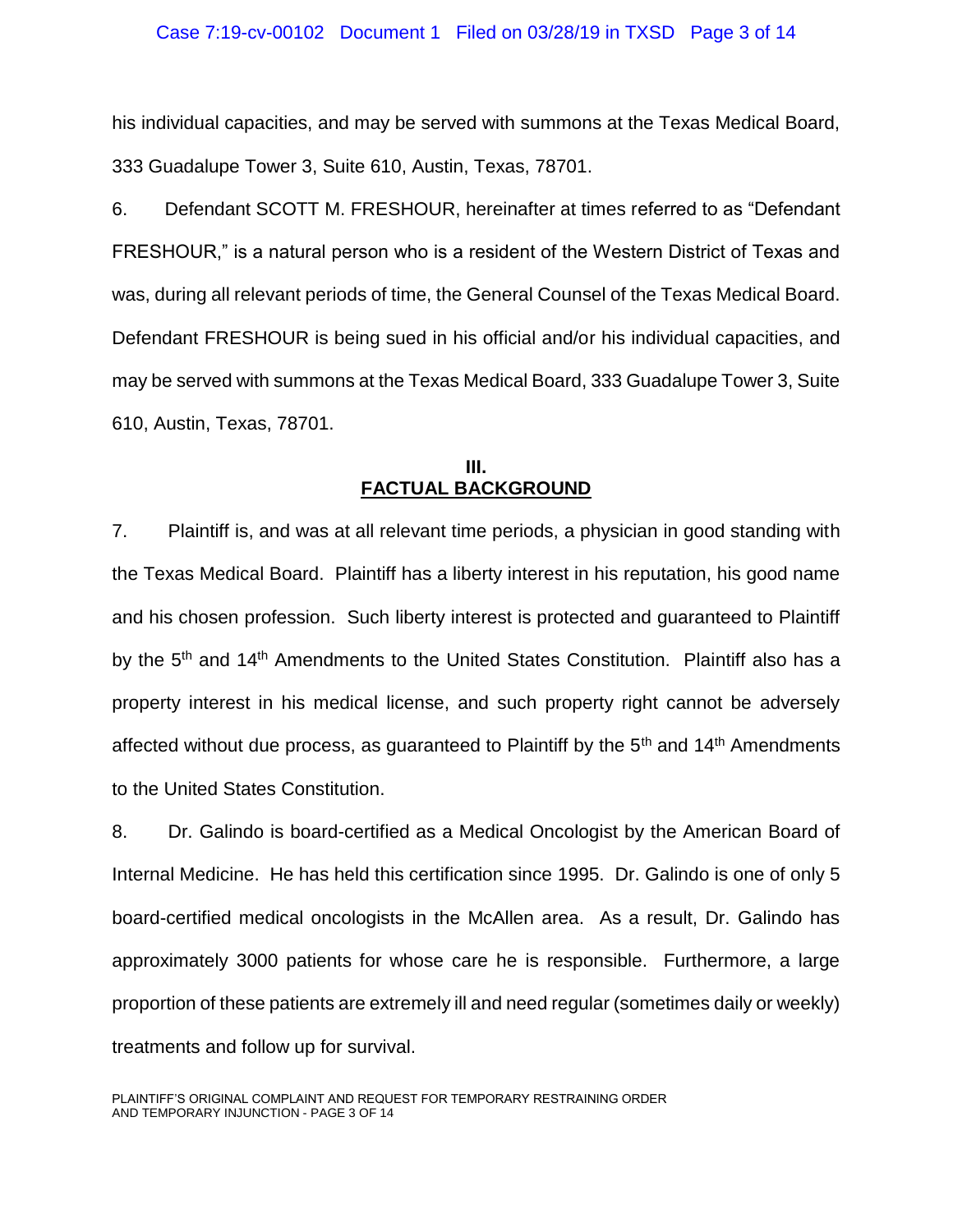#### Case 7:19-cv-00102 Document 1 Filed on 03/28/19 in TXSD Page 4 of 14

9. **On or about December 10th and 11th, 2018,** Defendant TMB received two (2) complaints concerning Plaintiff, from two former female patients of Plaintiff, alleging improper behavior in "late 2014" and on October 5, 2016.

10. **On or about December 19, 2018,** Defendant TMB received the arrest records of Plaintiff.

11. **On or about March 8, 2019,** a Friday, Plaintiff received a notice from Defendant TMB that he was being scheduled for a Temporary Suspension Hearing on March 19, 2019.

12. **On or about March 11, 2019,** Monday morning, Plaintiff's counsel, Ronald G. Hole, submitted a request for a continuance of the March 19, 2019 hearing, to Defendant FRESHOUR's office, as Mr. Hole was scheduled to be out of state from March 13, 2019 through March 25, 2019.

13. **On or about March 12, 2019,** the day before Plaintiff's counsel was scheduled to leave for a long-planned trip out of state to see his son before his son deployed to the Middle East, Plaintiff received a letter from Defendant FRESHOUR, stating that Plaintiff's request for a continuance of the March 19<sup>th</sup> hearing was "DENIED."

14. Defendant FRESHOUR was well aware of the fact that the Texas Medical Board had the advantage of three months to prepare for the hearing and knew, or should have known, because of the staleness of the complaints and the lack of any immediate danger to the public, that there was no legitimate reason to deny Plaintiff a reasonable and meaningful time to prepare for this hearing. Additionally, Defendant FRESHOUR knew or should have known that his denial of Plaintiff's continuance would deprive Plaintiff of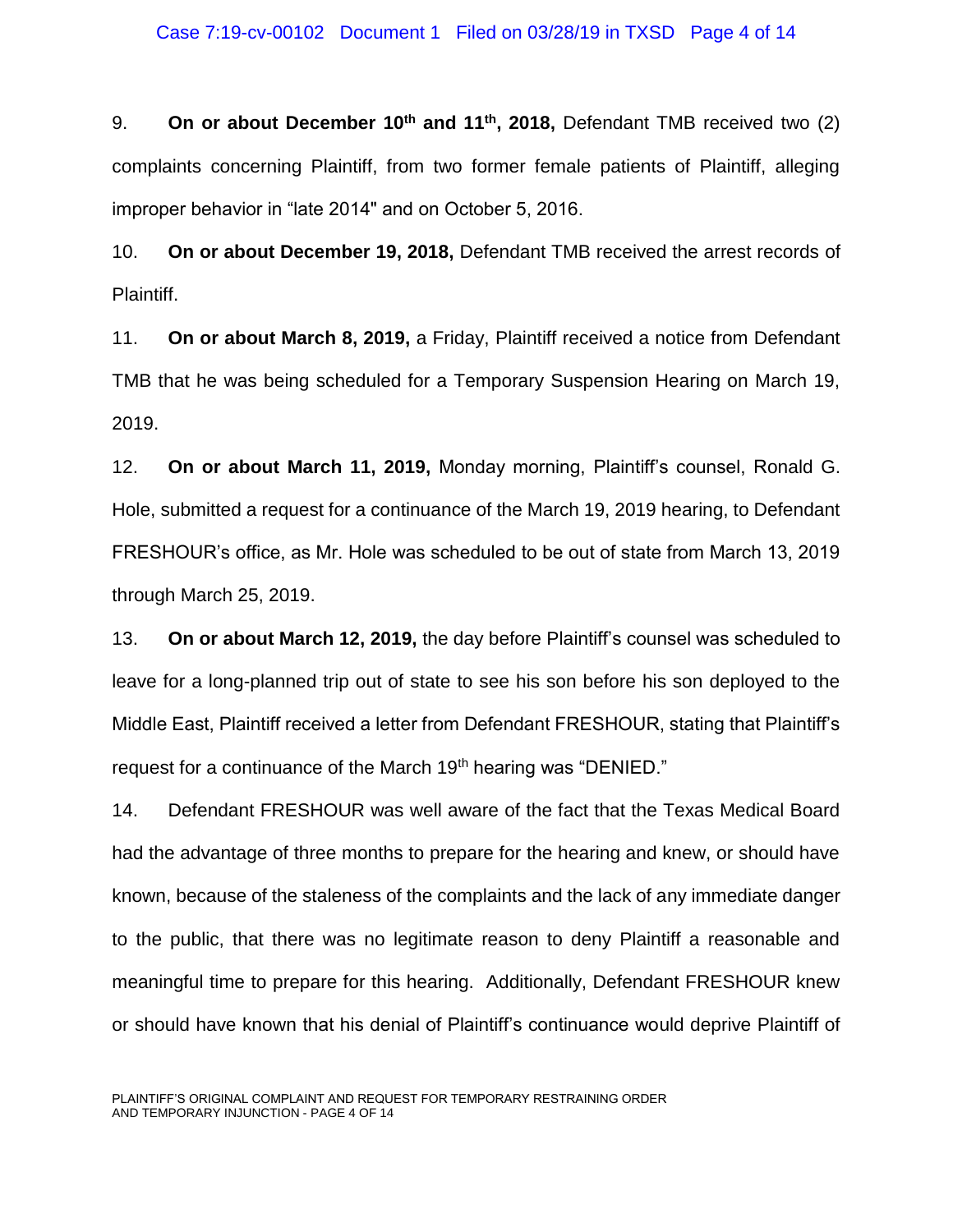#### Case 7:19-cv-00102 Document 1 Filed on 03/28/19 in TXSD Page 5 of 14

due process, which at a minimum requires notice and a meaningful opportunity to be heard.

15. **On or about March 13, 2019,** Plaintiff's counsel wrote to Defendant FRESHOUR specifically requesting that the March 19<sup>th</sup> hearing be recorded. Also, on the same date, Plaintiff's counsel received confirmation from Defendant FRESHOUR that the medical board had "retained a court reporter for this proceeding," and also received a letter from Defendant's FRESHOUR's legal assistant, Rita Chapin, who advised that a court reporter would be present at the Temporary Suspension hearing of DR. GALINDO on March 19, 2019.

16. **On or about March 19, 2019,** before the Temporary Suspension hearing began, Plaintiff's counsel renewed Plaintiff's request for a continuance of the hearing for the reason that there was not adequate time for Plaintiff to prepare for the hearing and to locate, obtain and coordinate for witnesses to be present. Plaintiff specifically indicated that he was not fully prepared for the hearing and pointed out that the Texas Medical Board had three months to prepare, but only allowed Plaintiff ten (10) days, while Plaintiff's attorney was out of town. Plaintiff requested a very short continuance of thirty (30) days. Plaintiff's renewed continuance request was also denied, this time by Defendant BARNES.

17. Additionally, Plaintiff found out, on the morning of the hearing, that no court reporter would be present at the hearing to record the proceedings.

PLAINTIFF'S ORIGINAL COMPLAINT AND REQUEST FOR TEMPORARY RESTRAINING ORDER AND TEMPORARY INJUNCTION - PAGE 5 OF 14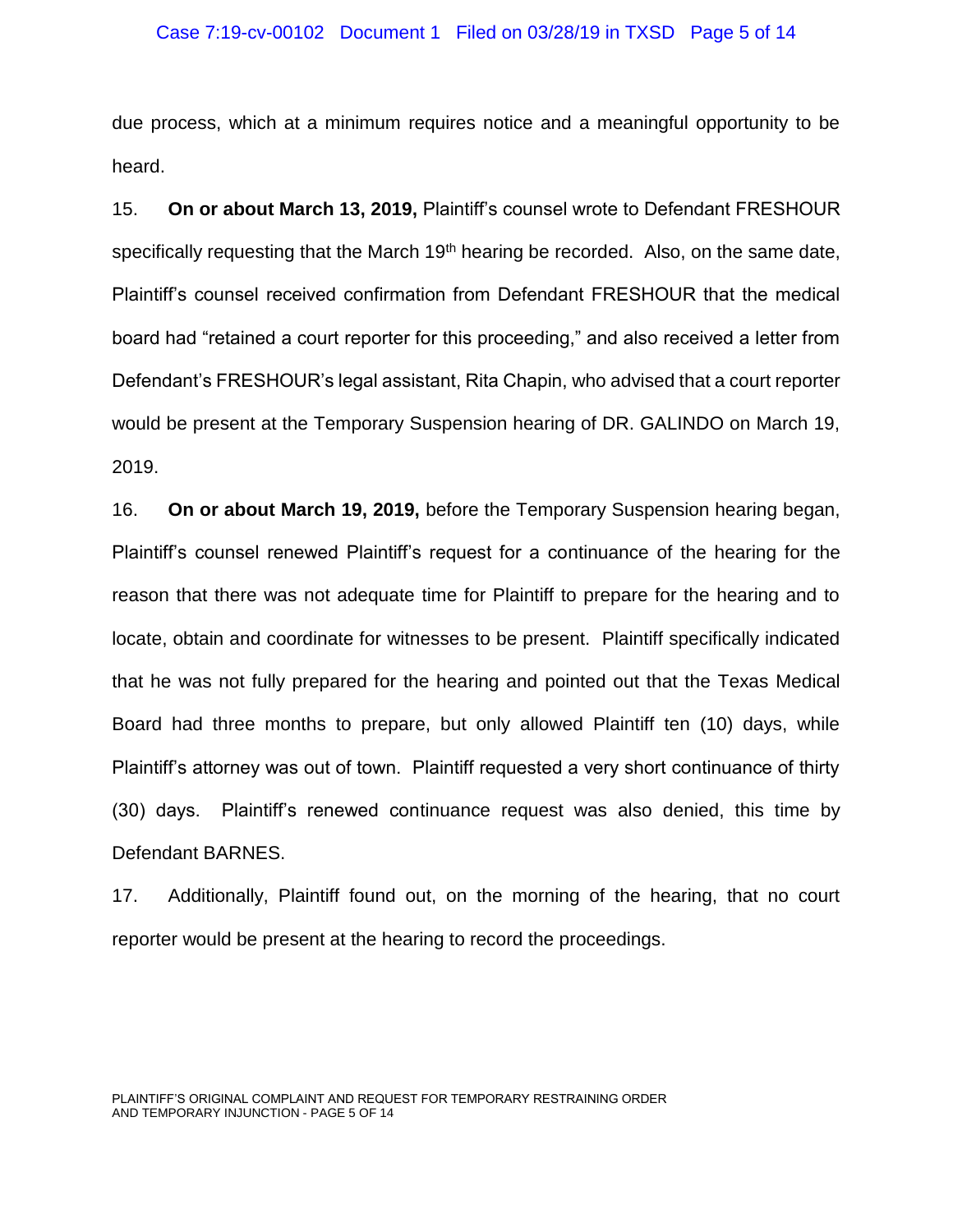#### Case 7:19-cv-00102 Document 1 Filed on 03/28/19 in TXSD Page 6 of 14

18. During the hearing, the Board presented the testimony of two witnesses who were, based upon information and belief, not properly and appropriately administered an oath to testify truthfully.

19. During the entire hearing, and during executive sessions, the Texas Medical Board staff had an attorney in the room with the Board members, and such staff attorney directly told Defendant BARNES how to rule on the objections; based upon information and belief, also allowed deliberations by the Board panel before all the evidence was presented; basically ran the hearing by telling Defendant BARNES what to do and what to say; and clearly influenced the decisions and rulings of the Chair and the board members.

20. It was also clear, during the presentation of evidence, that one of the panel members, Defendant QUINONES, was not unbiased and had already formed an opinion as to the merits of the case, prior to the start of Plaintiff's evidence and most likely before the presentation of any evidence, as can be seen by his comments on the record.

21. At the conclusion of the hearing, the three (3) members of the TMB panel voted, after an executive session (during which Plaintiff and his counsel were excluded, but during which an attorney for the TMB was present) to temporarily restrict DR. GALINDO'S medical license, effective on that date. Such restrictions were, in light of the allegations and even assuming the validity of the allegations, **such allegations being vehemently and unequivocally denied**, inappropriate, unnecessary, illegal, contrary to the authority granted by Rule § 187.57 of the Texas Administrative Code, and such restrictions deprived Plaintiff of due process and endangered the lives of hundreds of Plaintiffs' patients.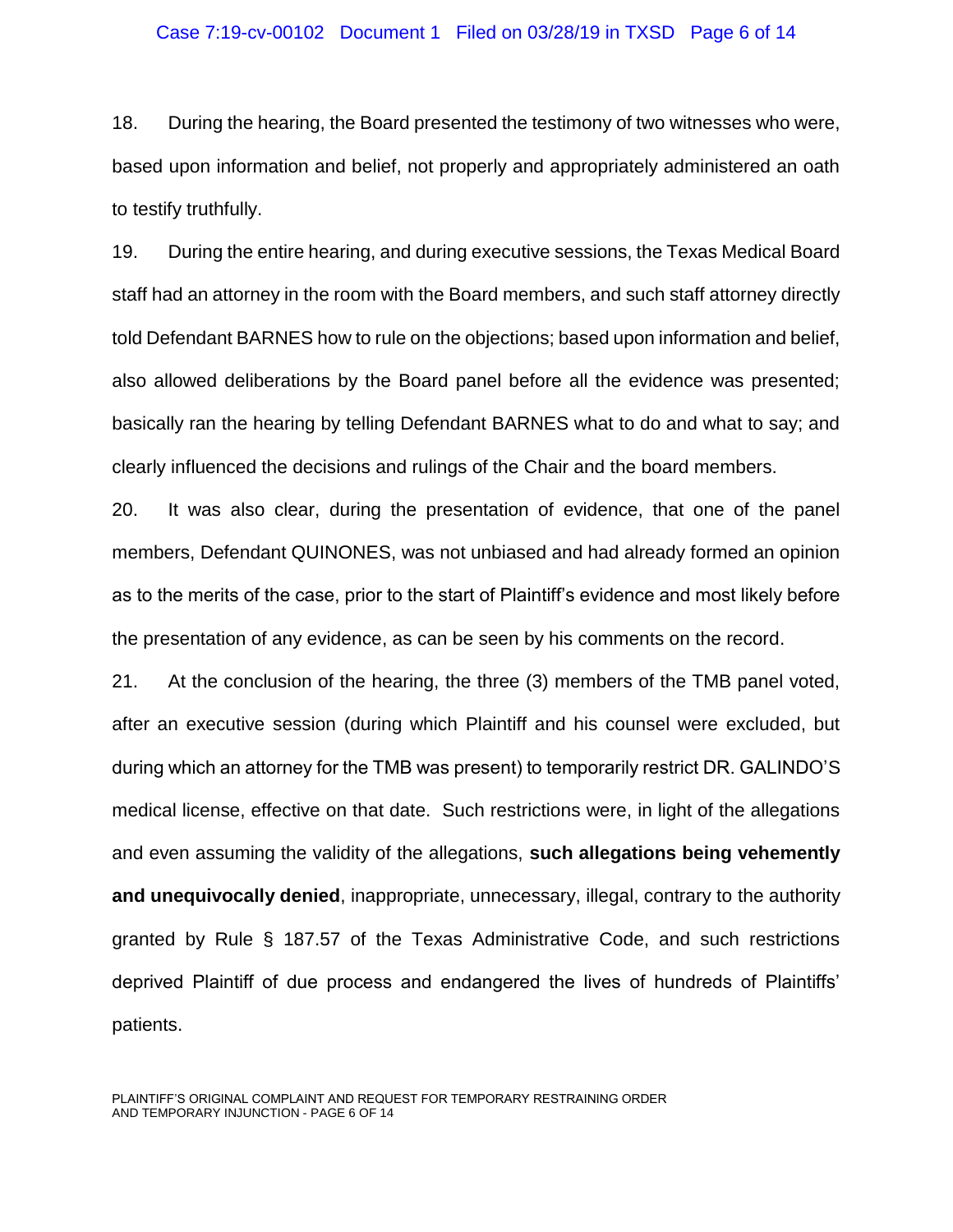22. **On or about March 21, 2019,** Plaintiff received a copy of an Order of Temporary Restriction (With Notice of Hearing).

### **IV. FIRST CAUSE OF ACTION APPLICATION FOR TEMPORARY RESTRAINING ORDER**

23. Plaintiff incorporates the factual background reflected in paragraph III above. Defendants unequivocally have violated Plaintiff's right to due process, in violation of the 5<sup>th</sup> and 14<sup>th</sup> Amendments to the United States Constitution, as well in violation of the due course of law provision of the Texas Constitution.

24. Defendants have also misapplied the authority given them by the laws of Texas and have made findings of fact which are clearly in violation of the applicable statutes.

25. After a brief hearing, in violation of Plaintiff's due process rights, Defendants severely restricted Plaintiff's license to practice medicine.

26. Defendants' actions have immediately endangered and are continuing to endanger the health and welfare of Plaintiff's patients. All of Dr. Galindo's patients are cancer patients who require monitoring of their treatment. Dr. Galindo sees several of the patients in his office to provide them with their cancer-fighting chemotherapy. Some of the patients are terminal and require the continuity of care Dr. Galindo provides to keep the cancer from progressing and killing them. In addition, Dr. Galindo's patients have been aware of the allegations underlying the TMB's temporary restriction order since December 2018, after they were informed by their insurance carriers, and have continued to see him.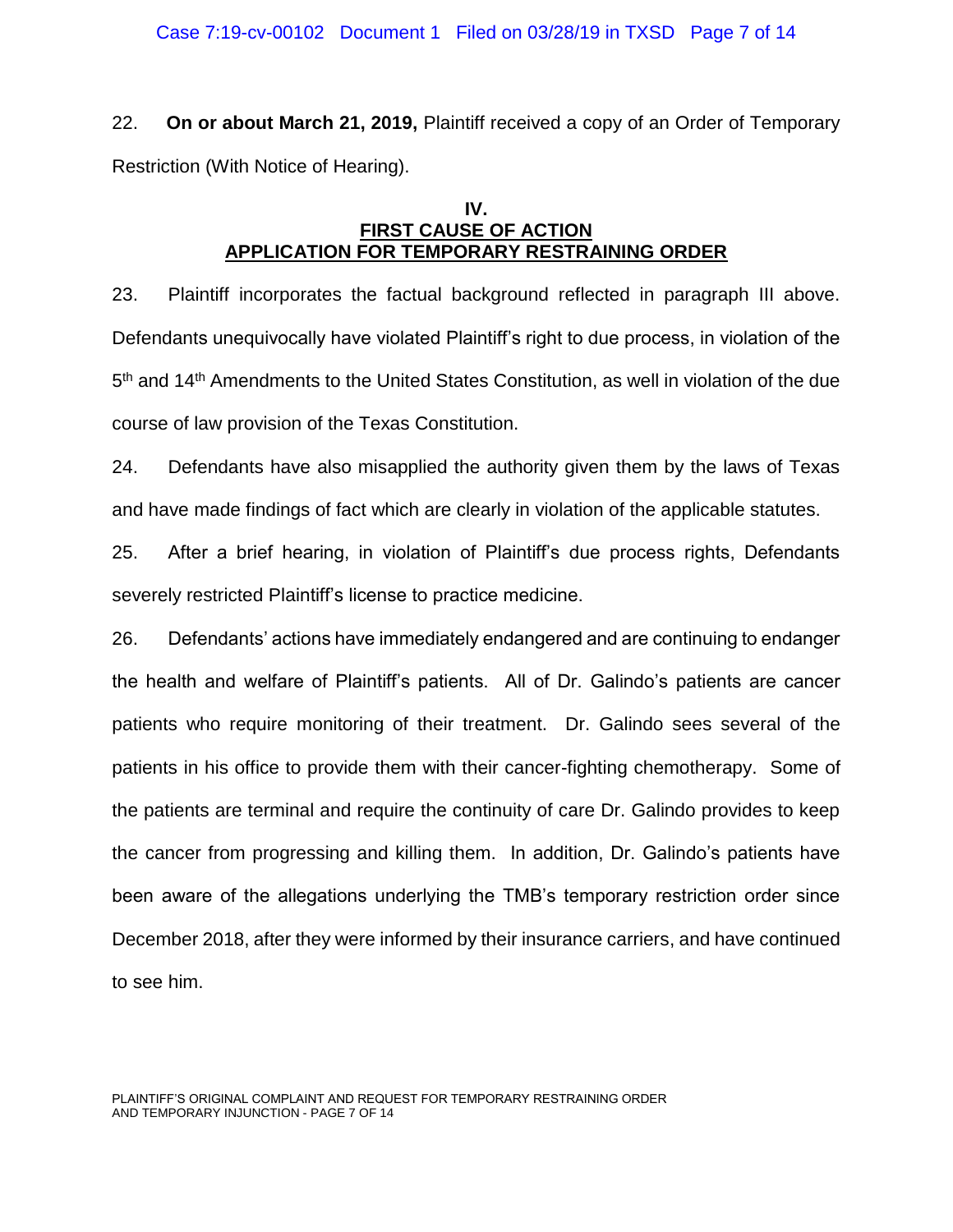#### Case 7:19-cv-00102 Document 1 Filed on 03/28/19 in TXSD Page 8 of 14

27. As there are only 4 other board-certified medical oncologists in the McAllen area, Dr. Galindo's 3000+ patient population are having and will have extreme difficulties finding other providers in the area to take care of them. This would be a critical failure in their care.

28. Dr. Galindo has no practical redress for an impartial hearing in which to vindicate himself. Other state agencies are required to file a temporary suspension order for a trial de novo with the impartial State Office of Administrative Hearings (SOAH) within a specified abbreviated period. *See* Tex. Occ. Code §263.004(c) (dentists must have final SOAH hearing within 60 days after suspension or restriction); Tex. Occ. Code §301.455(c) (nurses must have final SOAH hearing within 61 days after suspension or restriction); Tex. Occ. Code §201.507(d) (chiropractors must have final SOAH hearing within 60 days after suspension or restriction). If the agencies fail to hold the final hearing within the time limits, the summary order is automatically lifted.

29. Unfortunately, the TMB need only have a final SOAH hearing "as soon as practicable," Tex. Occ. Code §164.059(f). The TMB has exploited the vagueness of the statutory language to prolong "temporary" restrictions for months-sometimes years. For instance, Dr. Wiseman (License F4701) was suspended in December 2012, but the case was docketed with SOAH only in August 2013. Dr. Wiseman eventually surrendered his license in September 2015 after his practice was destroyed by the 3 year "temporary" suspension. Dr. Atef-Zafarmand (license number M5617) was "temporarily" suspended in June 2013. The TMB only docketed the case with SOAH in March 2014 (9 months later). His trial was finally held in July 2015 after a 2-year suspension.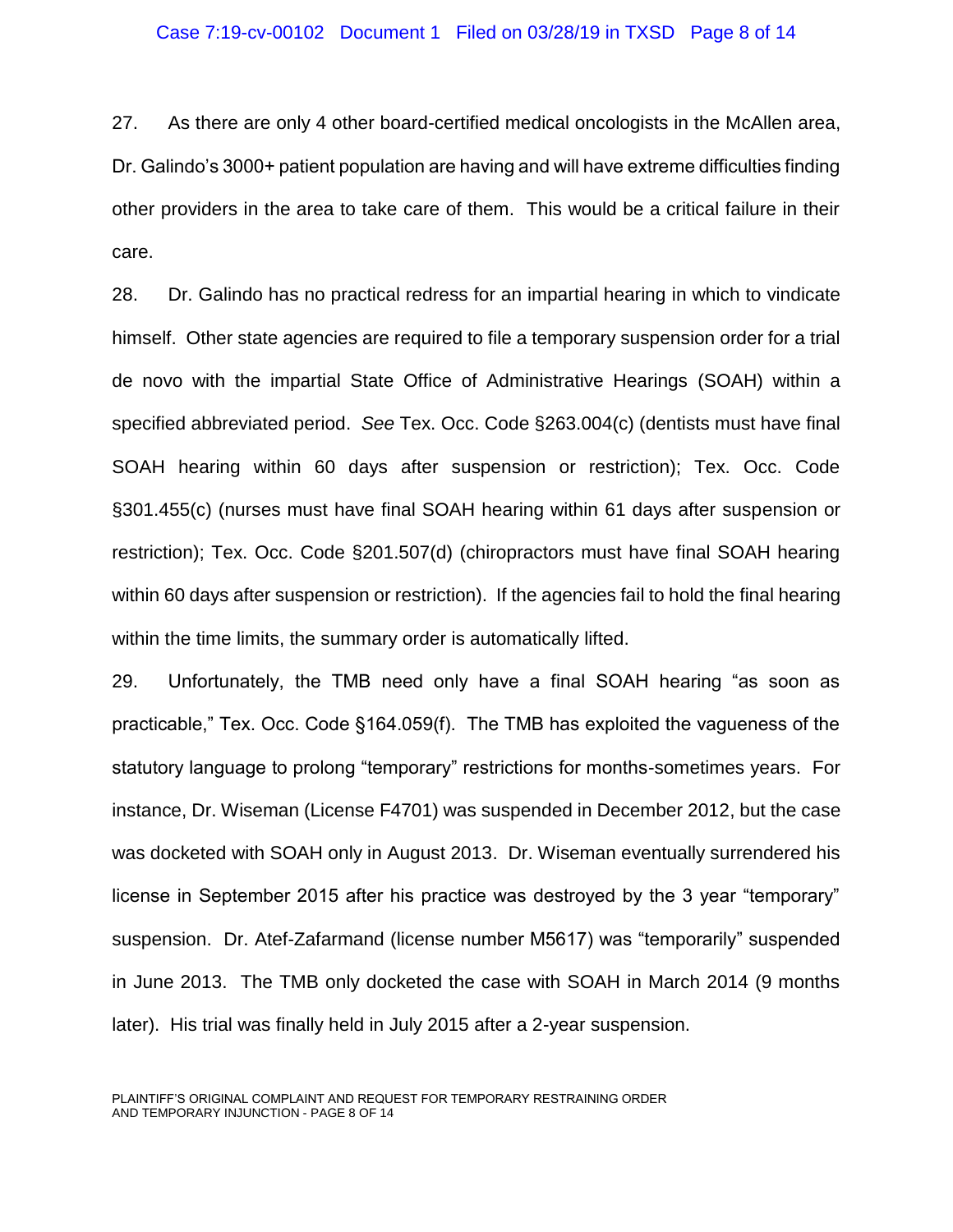#### Case 7:19-cv-00102 Document 1 Filed on 03/28/19 in TXSD Page 9 of 14

30. Given the nature of the patient population's cancer conditions, the TMB's unique multi-year definition of "temporary" will see the patients suffer greatly unless this Court issues a temporary restraining order.

31. Additionally, such improper restrictions will cause an avalanche of repercussions, which will effectively prevent Plaintiff from practicing medicine. Such actions caused immediate harm to Plaintiff's practice, reputation and livelihood.

32. Accordingly, Plaintiff hereby seeks a temporary restraining order to maintain the very recent status quo, to enjoin and restrain Defendants from interfering with Plaintiff's ability to properly care for his patients.

33. Plaintiff requests this Court to immediately, upon a telephonic hearing, restrain and enjoin Defendants from restricting his medical license such that he cannot properly treat and care for the hundreds of patients that are relying on him to provide appropriate medical care.

34. If Defendants are not immediately enjoined and restrained from interfering with Plaintiff's treatment of his patients and restrained and enjoined from restricting DR. EUGENIO G. GALINDO's medical license, Plaintiff and Plaintiff's patients will suffer immediate and irreparable harm from which there is no adequate remedy at law which could give Plaintiff, or his patients, complete relief.

35. More specifically, Plaintiff will be deemed to have abandoned his patients, in violation of the ethical rules of his profession, and his patients' health will be endangered by having their treatment interrupted and disrupted in such a way as will cause them immediate and direct harm.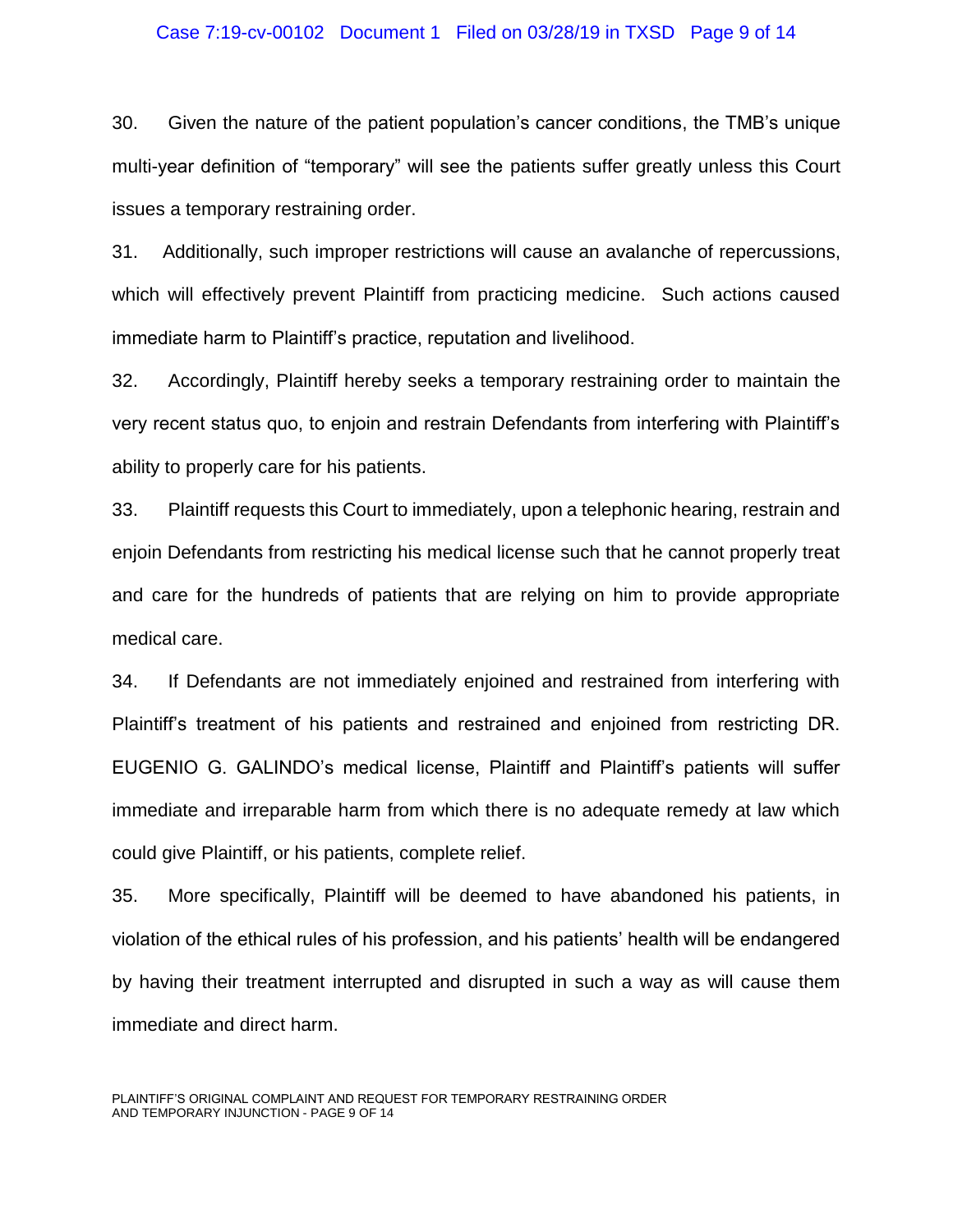36. Additionally, as a result of Defendants' actions, the domino effect of the restriction will effectively put Plaintiff out of business and put hundreds of patients, who are fragile and in need of immediate, consistent and continuous treatment, at severe risk. These patients have disabilities; acute conditions; life-threatening illnesses; and/or have conditions that Plaintiff reasonably believes could cause harm to the patients, if such care or treatments are discontinued.

37. Accordingly, Plaintiff hereby sues for a temporary restraining order as requested hereinabove.

### **V. SECOND CAUSE OF ACTION APPLICATION FOR TEMPORARY INJUNCTION**

38. Plaintiff incorporates the factual background reflected in paragraphs III and IV above. Plaintiff requests the Court to set his application for temporary injunction for a hearing and, after appropriate notice and an evidentiary hearing, issue a temporary injunction against Defendants, enjoining Defendants from committing the acts described in Plaintiff's application for a temporary restraining order.

### **VI. THIRD CAUSE OF ACTION REQUEST FOR PERMANENT INJUNCTION**

39. Plaintiff incorporates the factual background reflected in paragraphs III and IV above. Plaintiff requests this Court to set his case for a jury trial and that after a trial on the merits, issue a permanent injunction against Defendants as set forth above, making the temporary injunction a permanent injunction against Defendants.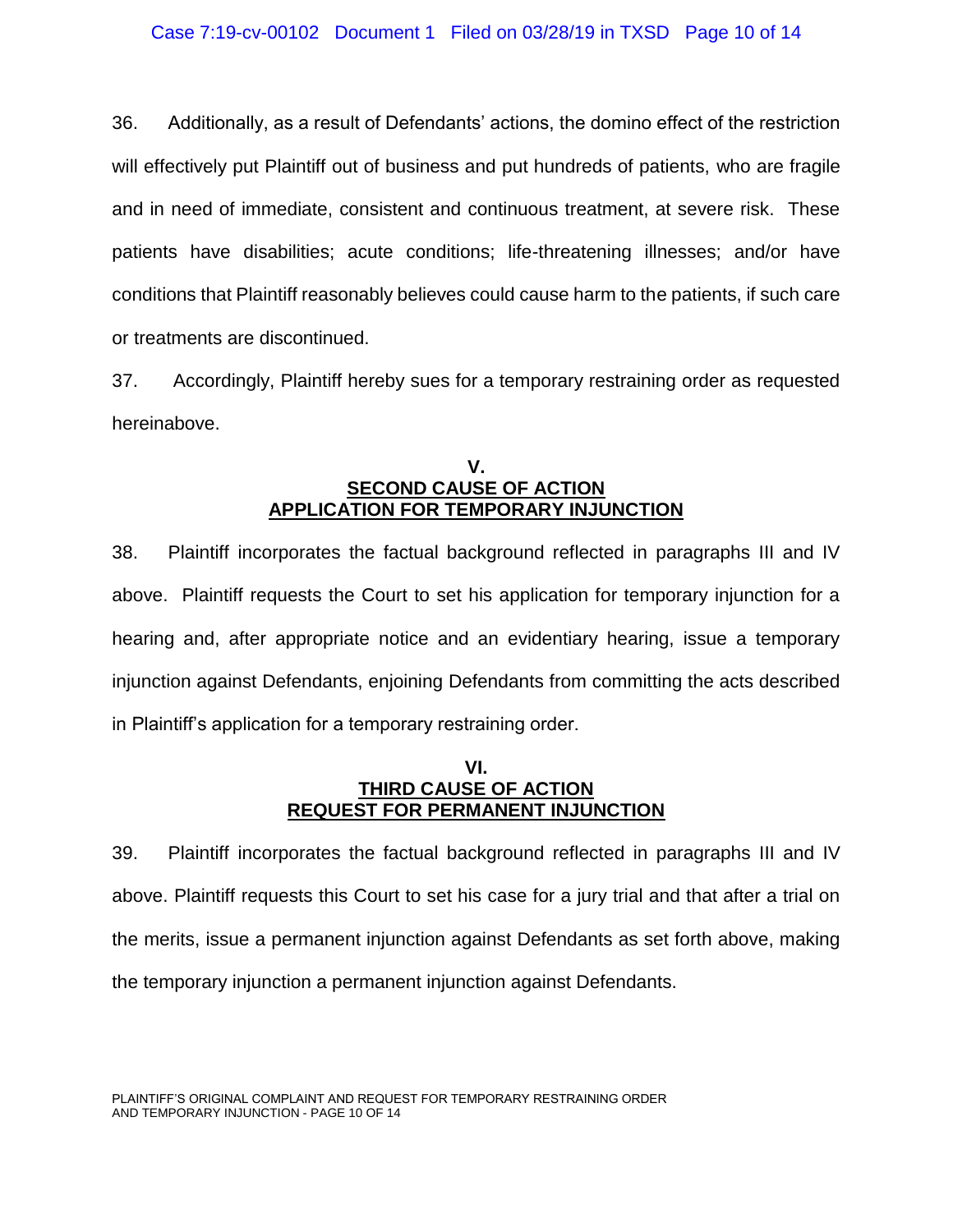### **VII. FOURTH CAUSE OF ACTION VIOLATION OF 42 U.S.C. § 1983**

40. Pursuant to 42 U.S.C. §1983, Plaintiff hereby sues Defendants SCOTT M. FRESHOUR, SHARON J. BARNES and MANUEL "MANNY" QUINONES, JR., M.D. in their individual capacities for compensatory damages. As a result of the conduct of Defendants SCOTT M. FRESHOUR, SHARON J. BARNES and MANUEL "MANNY" QUINONES, JR., M.D., as described above, acting under color of state law, Plaintiff was deprived of rights, privileges or immunities secured by the Constitution or laws of the United States. Such actions by such Defendants, as noted above, violated clearly established statutory or constitutional rights of which a reasonable person would have known.

41. As a result of such Defendants' conduct and actions, Plaintiff suffered damages. Such damages include, but are not limited to, the loss of income to Plaintiff; the attorneys' fees and expenses that were incurred by Plaintiff to protect his constitutional rights; income Plaintiff lost as a result of the publication of the Defendants' restriction of his license; and damages to his reputation and standing in the community. Plaintiff hereby sues for such compensatory damages.

### **VIII. FIFTH CAUSE OF ACTION REQUEST FOR DECLARATORY JUDGMENT**

42. Pursuant to 28 U.S.C. §2201, Plaintiff hereby sues for declaratory relief to determine the rights and other legal relations between Plaintiff and Defendant Texas Medical Board. Plaintiff, as a licensed physician in the State of Texas, has substantial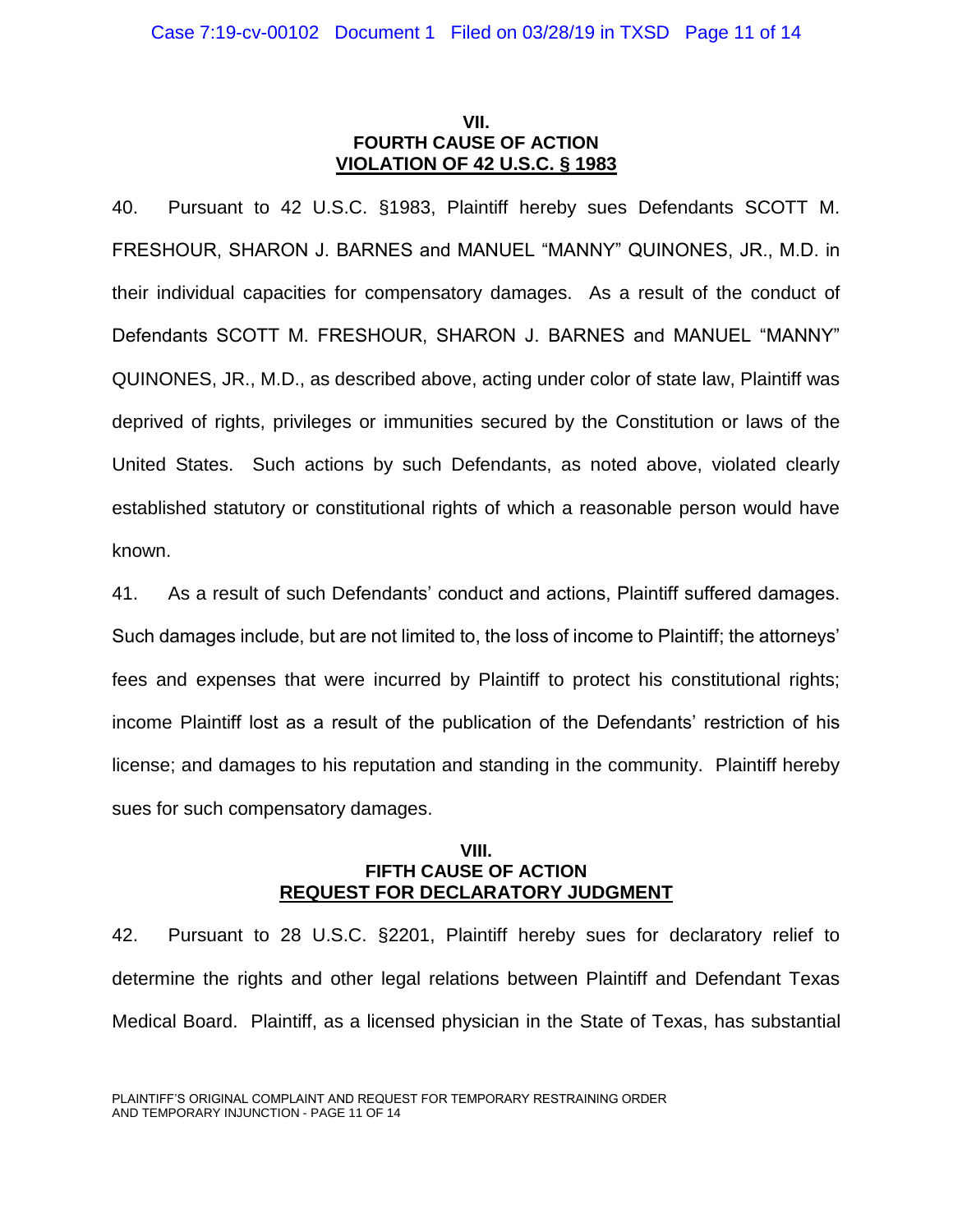#### Case 7:19-cv-00102 Document 1 Filed on 03/28/19 in TXSD Page 12 of 14

doubts and uncertainties as to his rights and legal relations with the Texas Medical Board under the Texas Administrative Code, the Texas Medical Practices Act, and the Texas Medical Board Rules.

43. Pursuant to 28 U.S.C. §2201, Plaintiff seeks a declaration from this Court, declaring the rules and regulations of the Texas Medical Board, which do not allow for a reasonable opportunity to be heard, prior to a drastic action being taken against a physician which would deprive the physician of his/her property or liberty interests; and which allow for the Texas Medical Board to influence the neutrality of any Texas Medical Board panel by having a Texas Medial Board staff attorney in the room during executive sessions, which are not recorded, and which wrongfully influence the board members; as unconstitutional as written or as applied.

44. Plaintiff also seeks a declaratory judgment that Chapters 151-165 of the Texas Occupations Code are overly broad and unconstitutionally vague, as written or as applied, thereby failing to provide Plaintiff with knowledge of what conduct is or is not acceptable. Additionally, Plaintiff seeks a declaratory judgment that the disciplinary process utilized by the Texas Medical Board is constitutionally defective in that it does not provide physicians with clearly established due process, when the range of sanctions includes the revocation or restriction of a physician's license to practice medicine.

## **IX. ATTORNEYS' FEES, COSTS & INTEREST**

45. As a result of Defendants' conduct and actions, the undersigned attorneys have been retained by Plaintiff to prosecute this civil action and protect his constitutional rights. Accordingly, Plaintiff hereby sues for the recovery of his reasonable attorneys' fees, costs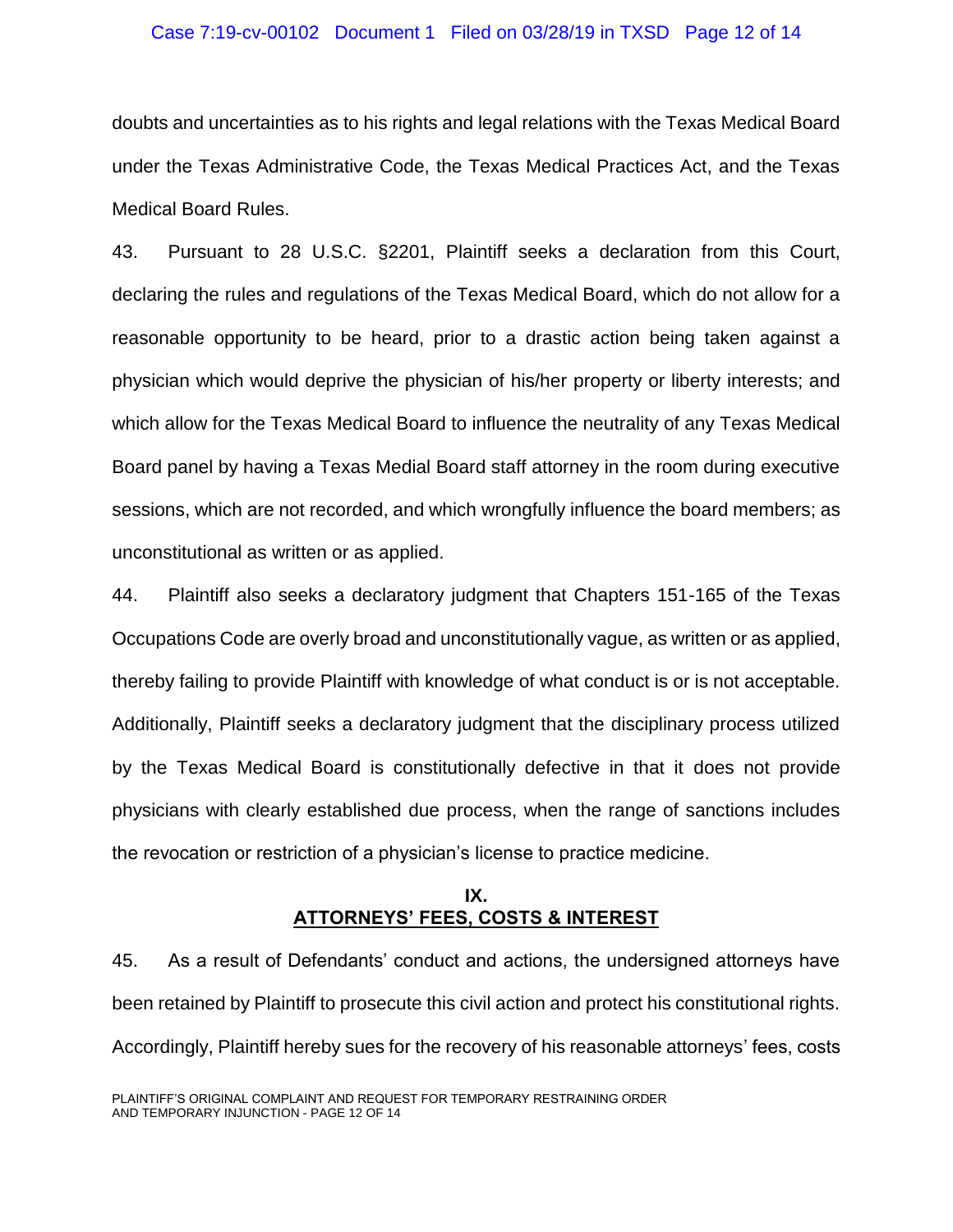of court and prejudgment and post-judgment interest at the highest rates to which he is entitled.

## **X. PRAYER**

46. WHEREFORE PREMISES CONSIDERED, Plaintiff hereby prays that after a telephonic hearing, a temporary restraining order be issued as requested above; that after an evidentiary hearing is conducted, a temporary injunction be issued as requested above; that Defendants be served with summons; that Defendants be cited to appear and answer herein; and that after a trial of this matter that Plaintiff obtain an order enjoining Defendants (in their official capacities) from violating his Constitutional rights; and/or declaring that the disciplinary procedures utilized by Defendant Texas Medical Board are unconstitutional; and order that Defendants (in their individual capacities) pay to Plaintiff his compensatory damages, attorneys' fees, costs of court and pre-judgment and postjudgment interest at the highest rates to which he is entitled to receive; and for such other proper relief to which Plaintiff is entitled.

Respectfully submitted,

s/ Ronald G. Hole Ronald G. Hole ATTORNEY IN CHARGE FOR PLAINTIFF State Bar I.D. 09834200 S.D. I.D. No. 1199 P. O. Box 720547 McAllen, Texas 78504 Telephone No.: (956) 631-2891 Telecopier No.: (956) 631-2415 E-Mail: [Mail@holealvarez.com](mailto:Mail@holealvarez.com)